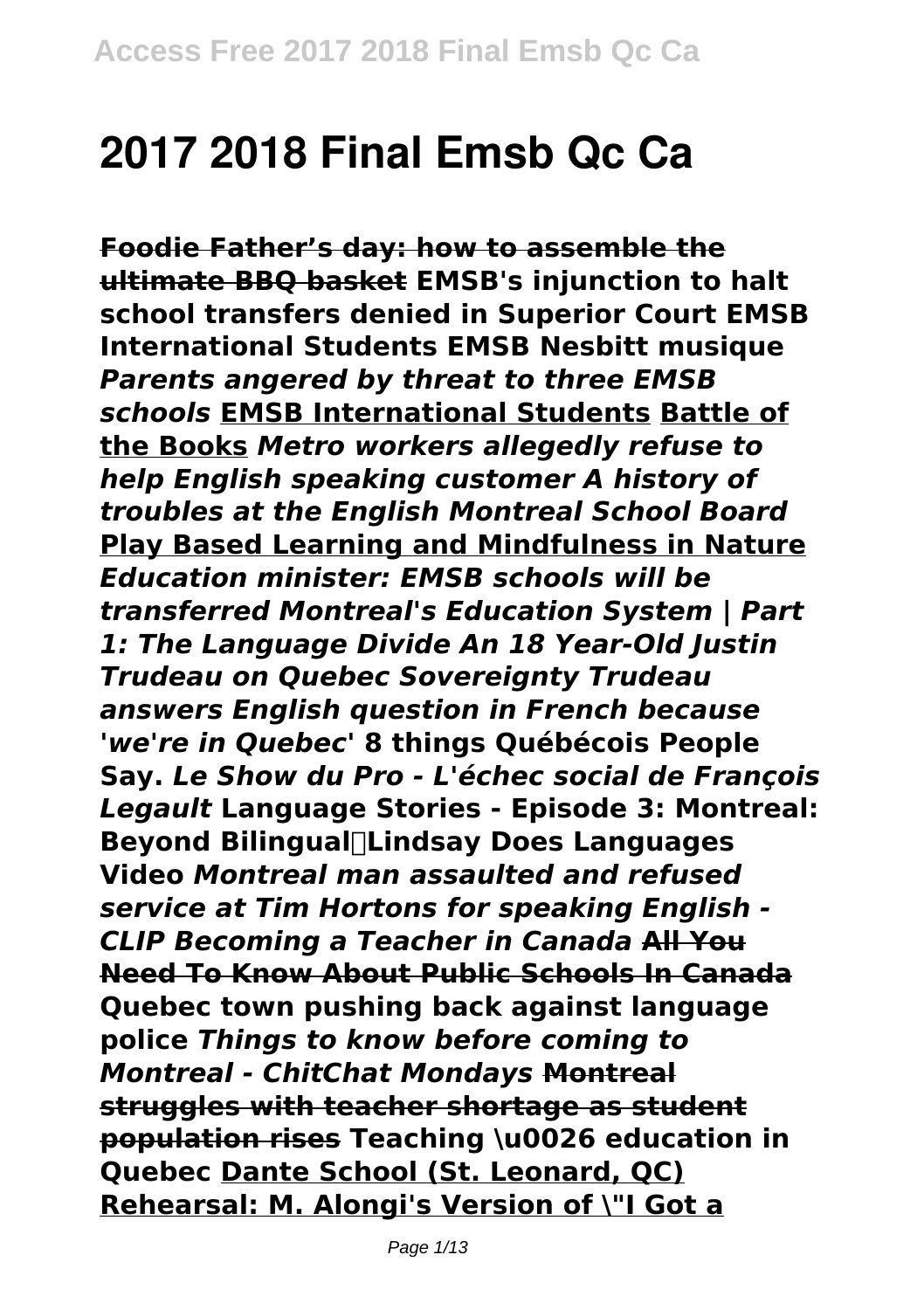**Feeling\" Montreal Alouettes player Woody Baron reads his book at Nesbitt school Nesbitt School's library is given a second life Quebec French schools bursting at the seems, while English schools offer to help Quebec City's only English CEGEP in demand by full enrollment NoveList K - 8 Plus 2017 2018 Final Emsb Qc was a big success. Sponsored by the EMSB and hosted by the EMSB Parents Committee, the conference was chaired by Parent Commissioner Norm Gharibian. A total of 21 distinctive workshops, dealing with a variety of related topics, were grouped in three separate programming blocks. Parents in attendance chose their preferred sessions in advance.**

**Annual Report - az184419.vo.msecnd.net 2017 2018 Final Emsb Qc English Montreal School Board 6000 Fielding Avenue Montreal, QC H3X 1T4 General Info: 514-483-7200 Adult/Voc: 514-488-4636. Opening Hours: 8:00 a.m. to 4:00 p.m. Front Desk: 8:00 a.m. to 10:00 p.m. Law 101 (eligibility) Office Hours: Click Here EMSB - English Montreal School Board**

**2017 2018 Final Emsb Qc Ca - 724Rocks Final Examination Schedule MAY TO JUNE 2018 . MONDAY TUESDAY WEDNESDAY THURSDAY FRIDAY May 14th N / A. Gr. 11 May 15th May 16th May 17th May 18th N / A. 9:00 – 12:00 - Français, Comp. Écrite. N / A N / A \*May 22. nd. to June 8. th \* Grade 9 and 11 English, Contemporary World Exam – IN CLASS**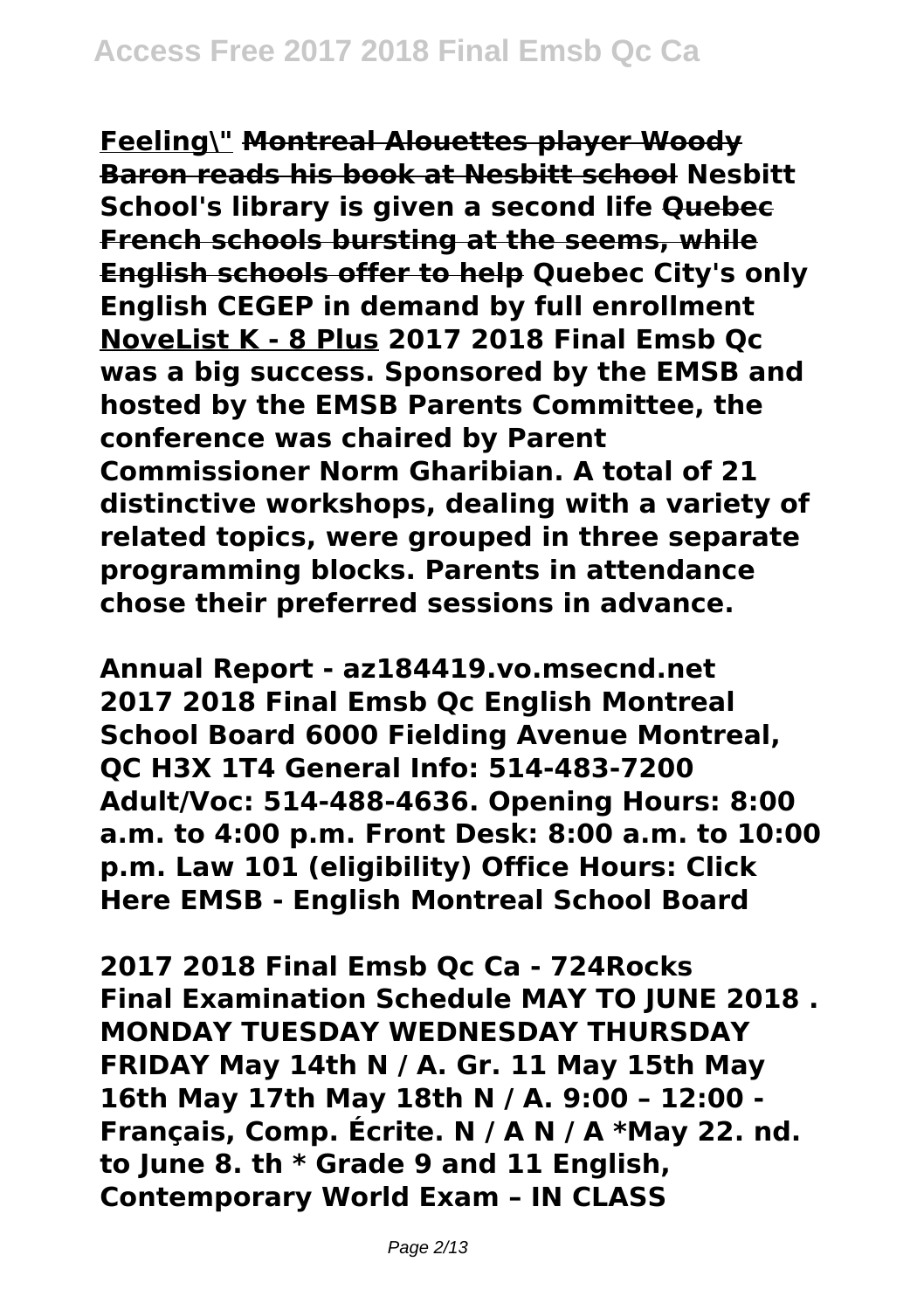**Final Examination Schedule MAY TO JUNE 2018 Download Free 2017 2018 Final Emsb Qc Ca MESA ANNUAL REPORT (2017-2018... easthill.emsb.qc.ca Outreach High School 2017-2018 Annelise Ogle aogle@emsb.qc.ca Students are required to pass this course to obtain their High School Diploma. Course Description English Language Arts is all about finding and developing your own voice, spoken and Page 10/26**

**2017 2018 Final Emsb Qc Ca electionsdev.calmatters.org EMSB Goal 1: To increase the success rate on the MELS Secondary 4 uniform Math Examination. School Results School Objective Statements To develop the students' critical reasoning and judgment in all areas of the curriculum and school life. Baseline Year 2014-2015 Progress Target 2019 2015-2016 2016-2017 2017-2018 Current Rating**

## **MESA ANNUAL REPORT (2016-2017 ... -**

**easthill.emsb.qc.ca**

**And by having access to our ebooks online or by storing it on your computer, you have convenient answers with 2017 2018 Final Emsb Qc Ca . To get started finding 2017 2018 Final Emsb Qc Ca , you are right to find our website which has a comprehensive collection of manuals listed.**

**2017 2018 Final Emsb Qc Ca | downloadpdfebook.my.id**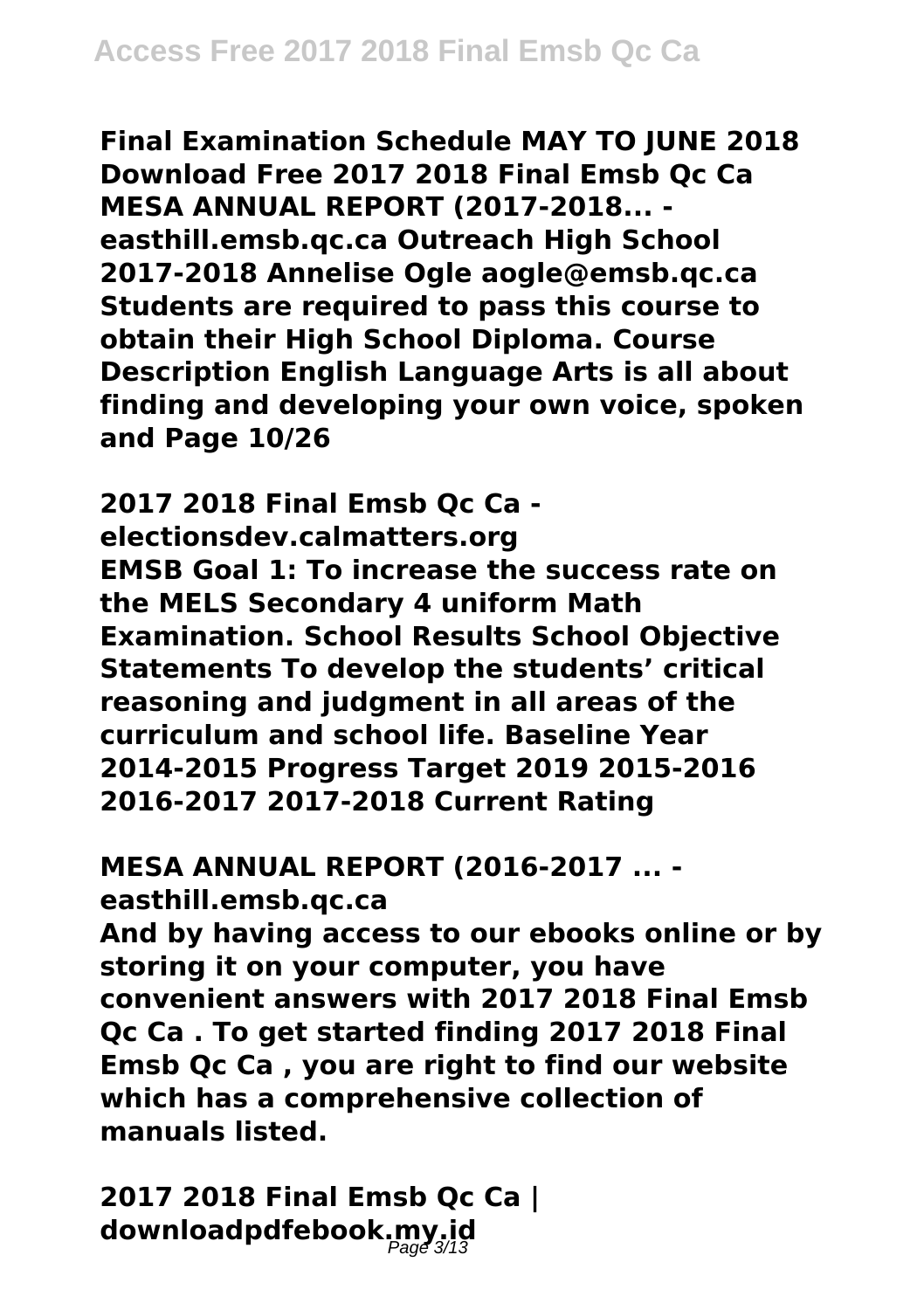**St. Laurent, QC H4M 1C2 514-331-8019 STEAM Design Phases Exploration Preparation Implementation. What is STEAM Education? STEAM is a new educational approach that blends Science, Technology, Engineering, Arts and Mathematics to engage students in creative, multi-class projects. ... 2/7/2018 3:51:04 PM ...**

**Student Expectations STEAM Project Outcome Options Read Book 2017 2018 Final Emsb Qc Ca 2017 2018 Final Emsb Qc Ca As recognized, adventure as competently as experience just about lesson, amusement, as well as covenant can be gotten by just checking out a books 2017 2018 final emsb qc ca furthermore it is not directly done, you could consent even more on this life, roughly the world.**

**2017 2018 Final Emsb Qc Ca -**

**cable.vanhensy.com**

**Download Ebook 2017 2018 Final Emsb Qc Ca 2017 2018 Final Emsb Qc Ca As recognized, adventure as capably as experience very nearly lesson, amusement, as skillfully as understanding can be gotten by just checking out a books 2017 2018 final emsb qc ca furthermore it is not directly done, you could say yes even more in this area this life, just about the world.**

**2017 2018 Final Emsb Qc Ca grandluxuryplaza.cz** Page 4/13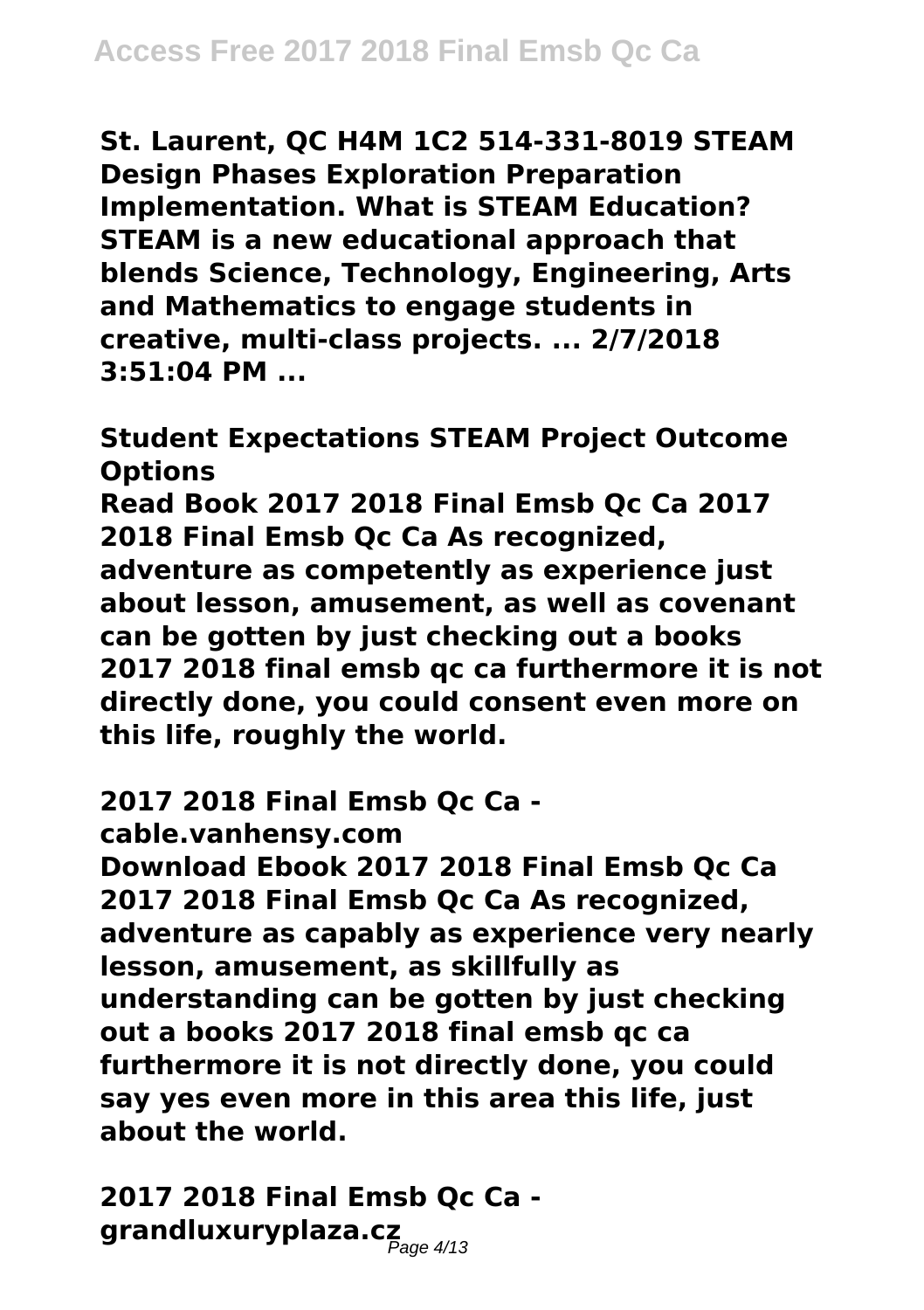**Access Free 2017 2018 Final Emsb Qc Ca 2017 2018 Final Emsb Qc Ca When people should go to the ebook stores, search launch by shop, shelf by shelf, it is in reality problematic. This is why we give the ebook compilations in this website. It will categorically ease you to look guide 2017 2018 final emsb qc ca as you such as.**

**2017 2018 Final Emsb Qc Ca tzaneentourism.co.za rosemount.emsb.qc.ca**

#### **rosemount.emsb.qc.ca**

**OCTOBER 2017 09 Thanksgiving - no school 11 Progress Report Distribution 12 Open House 13 LHA PD 18-19 Career Fair Sec 5 27 PD Board (West Sector) NOVEMBER 2017 03 End of term 1 11 Remembrance Day 13 PD Board (West sector) 22 P/T Interview – Junior Campus 23 LHA PD 23 Pre Prom 24 PD Board DECEMBER 2017 25-29 Xmas Holiday JANUARY 2018**

**Académie LaurenHill Academy www.emsb.qc.ca/laurenhill Outreach High School 2017-2018 Annelise Ogle aogle@emsb.qc.ca Students are required to pass this course to obtain their High School Diploma. Course Description English Language Arts is all about finding and developing your own voice, spoken and written. This course is designed to help you develop the skills to contribute your own unique perspective**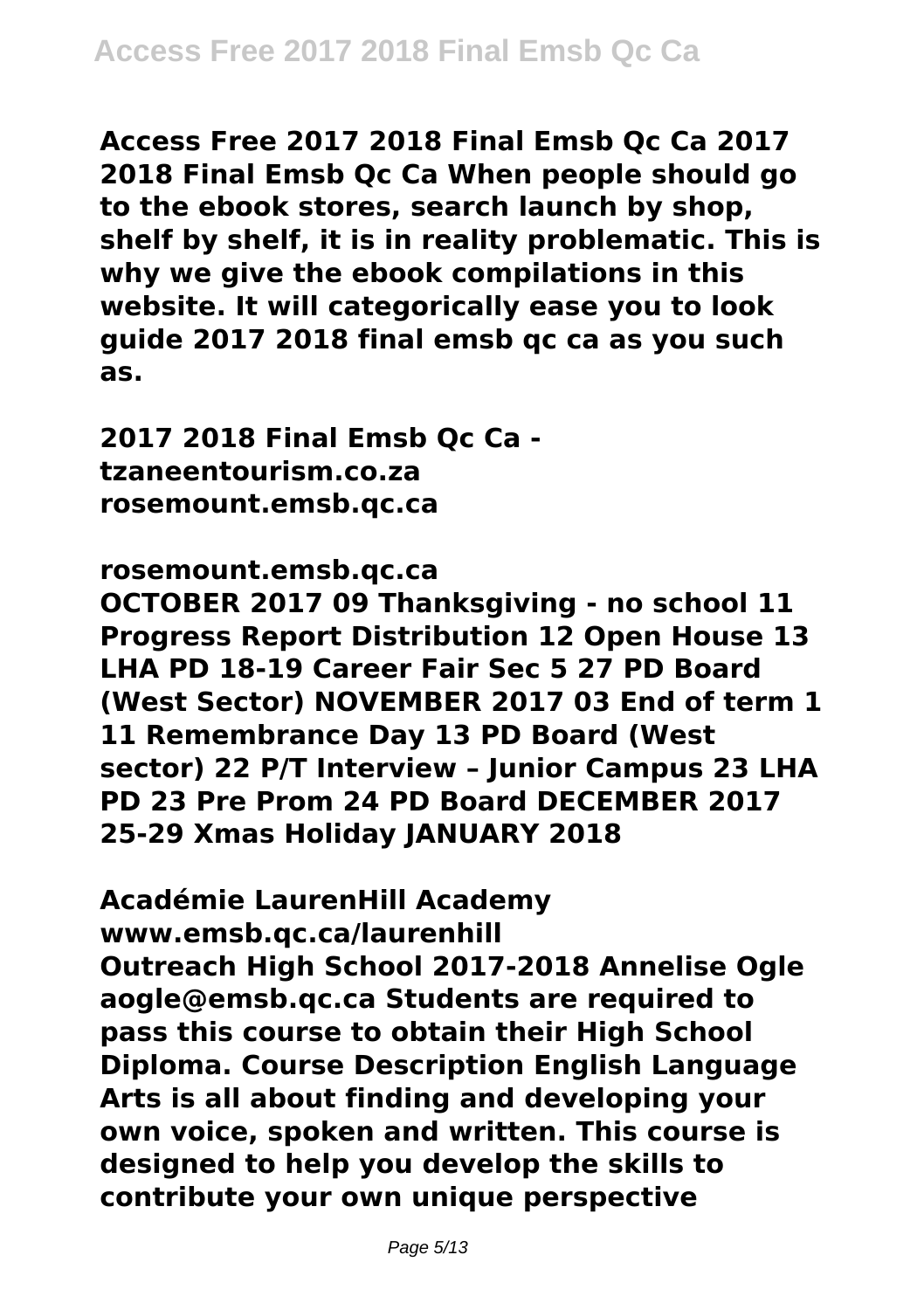## **ENGLISH LANGUAGE ARTS 632-406 Annelise Ogle aogle@emsb.qc**

**on the final answer and do not get partial marks for showing their work. Also, it must be noted that this cohort's number of students with an IEP increased by four students from 2015-2016 to 2017-2018 (refer to page 5). We will maintain our strategies outlined in the MESA agreement 2016-2019 as they have been proven fruitful**

**MESA ANNUAL REPORT (2017-2018) ELEMENTARY ... - EastHill EMSB EMSB provides Westmount Park Elementary School Construction Update The major renovations at Westmount Park include, but are not limited to, roof, interior finishes, accessibility (elevator), mechanical (plumbing, CVAC, sprinklers), electrical (wiring, lights, telecom, fire alarm system, etc.) and exterior (additional accessibility ramp, public utility works, drainage system and foundation ...**

#### **EMSB**

**2017 Final Exam Schedule. School Policies. Uploaded: 2017-05-19. General Information. 2018-2019 Remediation schedule. General Information. Uploaded: 2018-11-12. 2018-2019 School Calendar. General Information. Uploaded: 2018-08-16. 2018-2019 Agenda . General Information. Uploaded: 2018-09-13 . External Websites Academic Help. ... QC H4R 1P3 514 ...**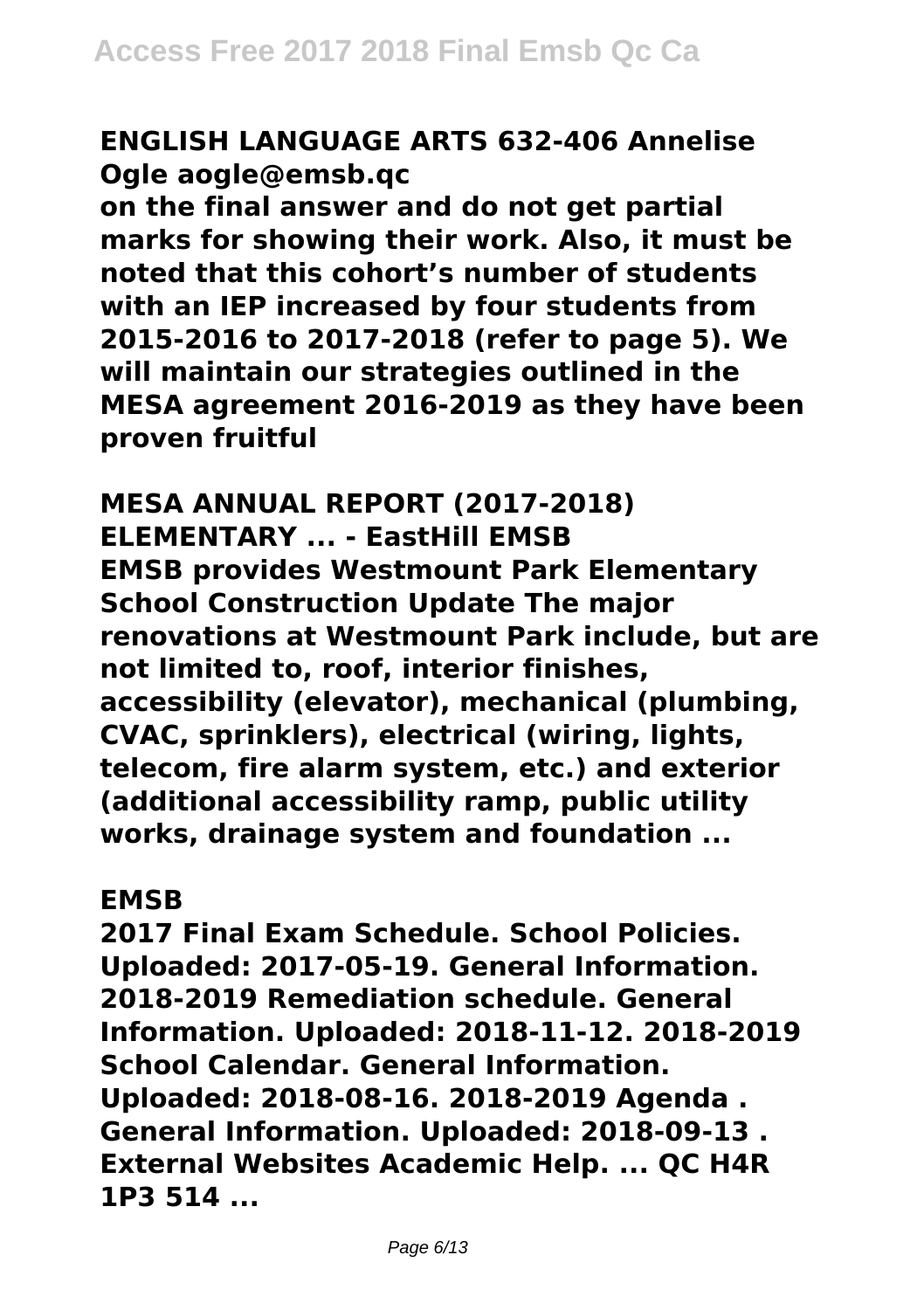**Académie LaurenHill Academy Senior Campus Created Date: 8/31/2017 5:26:42 PM**

**royalvale.emsb.qc.ca Marymount Academy Index**

**Marymount Academy Index Montréal, QC H2T 2V9 . Tel: (514) 842-0792 ---- Fax: (514) 842-6097 . CONSENT FOR OUTSIDE ACTIVITIES . 2018-2019 . I understand that my child may be outside the school building at various times during the school year for activities such as field trips, sports, individual and group projects, etc. I know that**

**MIND High School parkdale.emsb.qc.ca**

**Foodie Father's day: how to assemble the ultimate BBQ basket EMSB's injunction to halt school transfers denied in Superior Court EMSB International Students EMSB Nesbitt musique** *Parents angered by threat to three EMSB schools* **EMSB International Students Battle of the Books** *Metro workers allegedly refuse to help English speaking customer A history of troubles at the English Montreal School Board* **Play Based Learning and Mindfulness in Nature** *Education minister: EMSB schools will be transferred Montreal's Education System | Part 1: The Language Divide An 18 Year-Old Justin Trudeau on Quebec Sovereignty Trudeau answers English question in French because* Page 7/13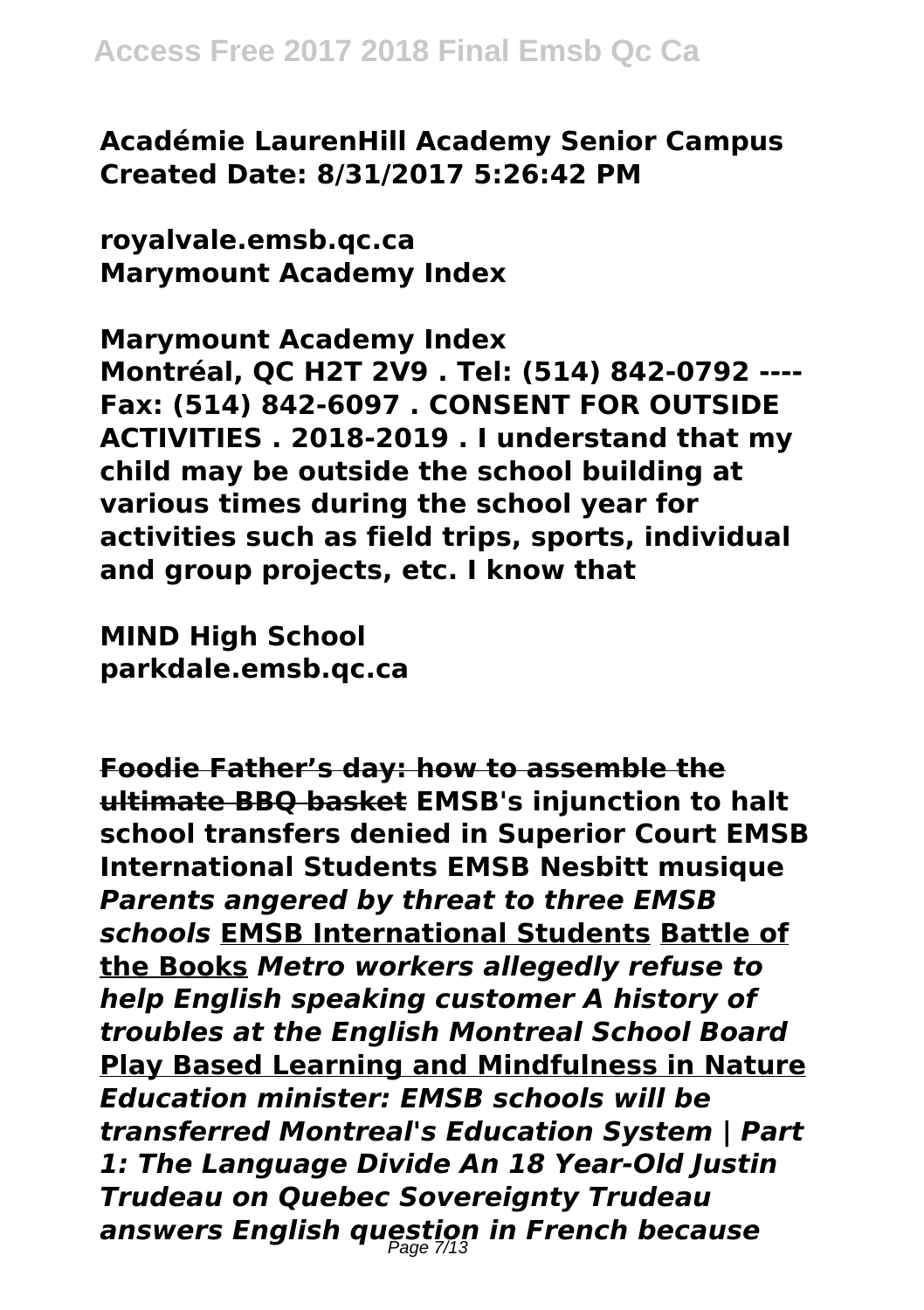*'we're in Quebec'* **8 things Québécois People Say.** *Le Show du Pro - L'échec social de François Legault* **Language Stories - Episode 3: Montreal: Beyond Bilingual║Lindsay Does Languages Video** *Montreal man assaulted and refused service at Tim Hortons for speaking English - CLIP Becoming a Teacher in Canada* **All You Need To Know About Public Schools In Canada Quebec town pushing back against language police** *Things to know before coming to Montreal - ChitChat Mondays* **Montreal struggles with teacher shortage as student population rises Teaching \u0026 education in Quebec Dante School (St. Leonard, QC) Rehearsal: M. Alongi's Version of \"I Got a Feeling\" Montreal Alouettes player Woody Baron reads his book at Nesbitt school Nesbitt School's library is given a second life Quebec French schools bursting at the seems, while English schools offer to help Quebec City's only English CEGEP in demand by full enrollment NoveList K - 8 Plus 2017 2018 Final Emsb Qc was a big success. Sponsored by the EMSB and hosted by the EMSB Parents Committee, the conference was chaired by Parent Commissioner Norm Gharibian. A total of 21 distinctive workshops, dealing with a variety of related topics, were grouped in three separate programming blocks. Parents in attendance chose their preferred sessions in advance.**

**Annual Report - az184419.vo.msecnd.net 2017 2018 Final Emsb Qc English Montreal School Board 6000 Fielding Avenue Montreal,** Page 8/13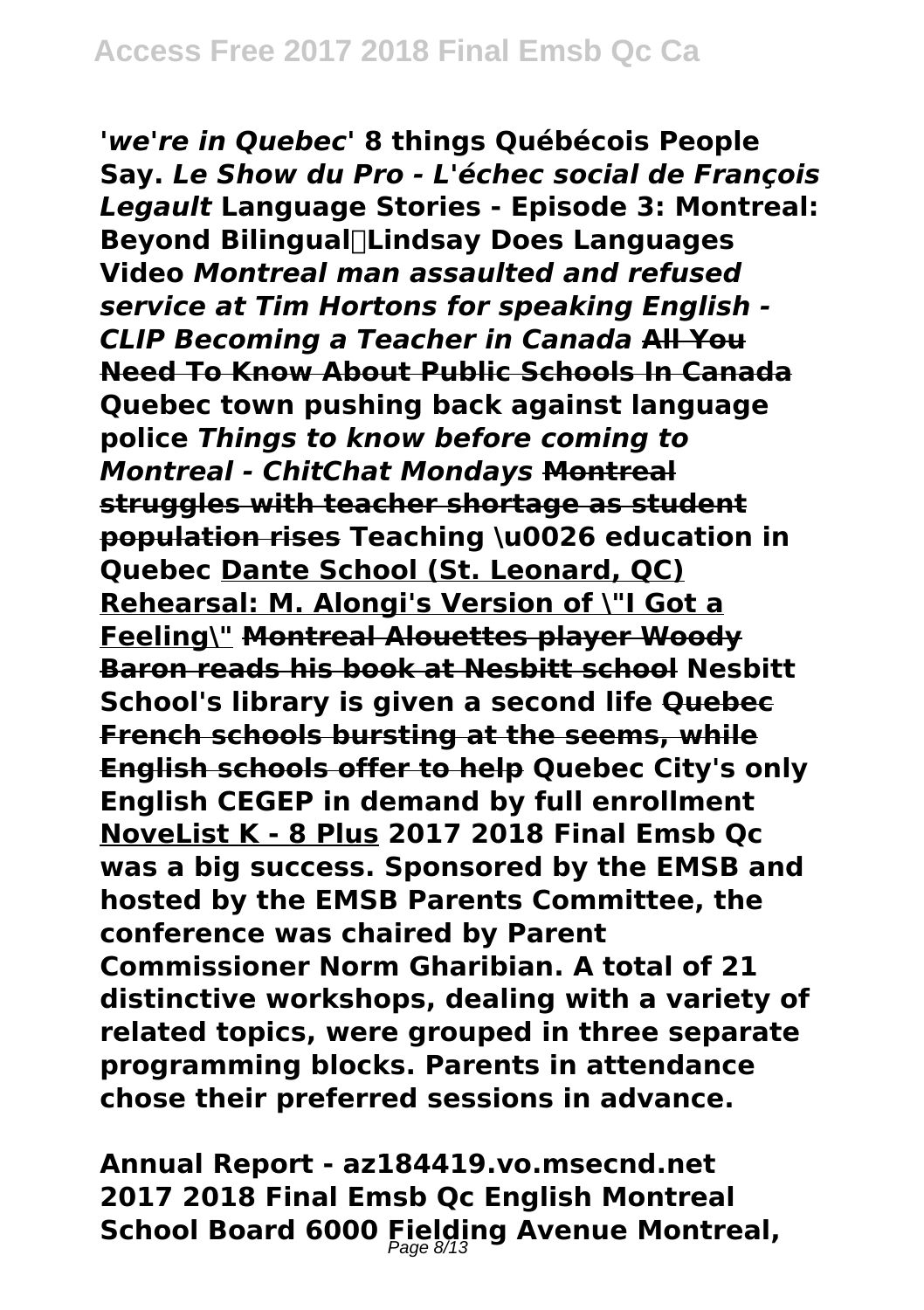**QC H3X 1T4 General Info: 514-483-7200 Adult/Voc: 514-488-4636. Opening Hours: 8:00 a.m. to 4:00 p.m. Front Desk: 8:00 a.m. to 10:00 p.m. Law 101 (eligibility) Office Hours: Click Here EMSB - English Montreal School Board**

**2017 2018 Final Emsb Qc Ca - 724Rocks Final Examination Schedule MAY TO JUNE 2018 . MONDAY TUESDAY WEDNESDAY THURSDAY FRIDAY May 14th N / A. Gr. 11 May 15th May 16th May 17th May 18th N / A. 9:00 – 12:00 - Français, Comp. Écrite. N / A N / A \*May 22. nd. to June 8. th \* Grade 9 and 11 English, Contemporary World Exam – IN CLASS**

**Final Examination Schedule MAY TO JUNE 2018 Download Free 2017 2018 Final Emsb Qc Ca MESA ANNUAL REPORT (2017-2018... easthill.emsb.qc.ca Outreach High School 2017-2018 Annelise Ogle aogle@emsb.qc.ca Students are required to pass this course to obtain their High School Diploma. Course Description English Language Arts is all about finding and developing your own voice, spoken and Page 10/26**

**2017 2018 Final Emsb Qc Ca electionsdev.calmatters.org EMSB Goal 1: To increase the success rate on the MELS Secondary 4 uniform Math Examination. School Results School Objective Statements To develop the students' critical reasoning and judgment in all areas of the curriculum and school life. Baseline Year** Page 9/13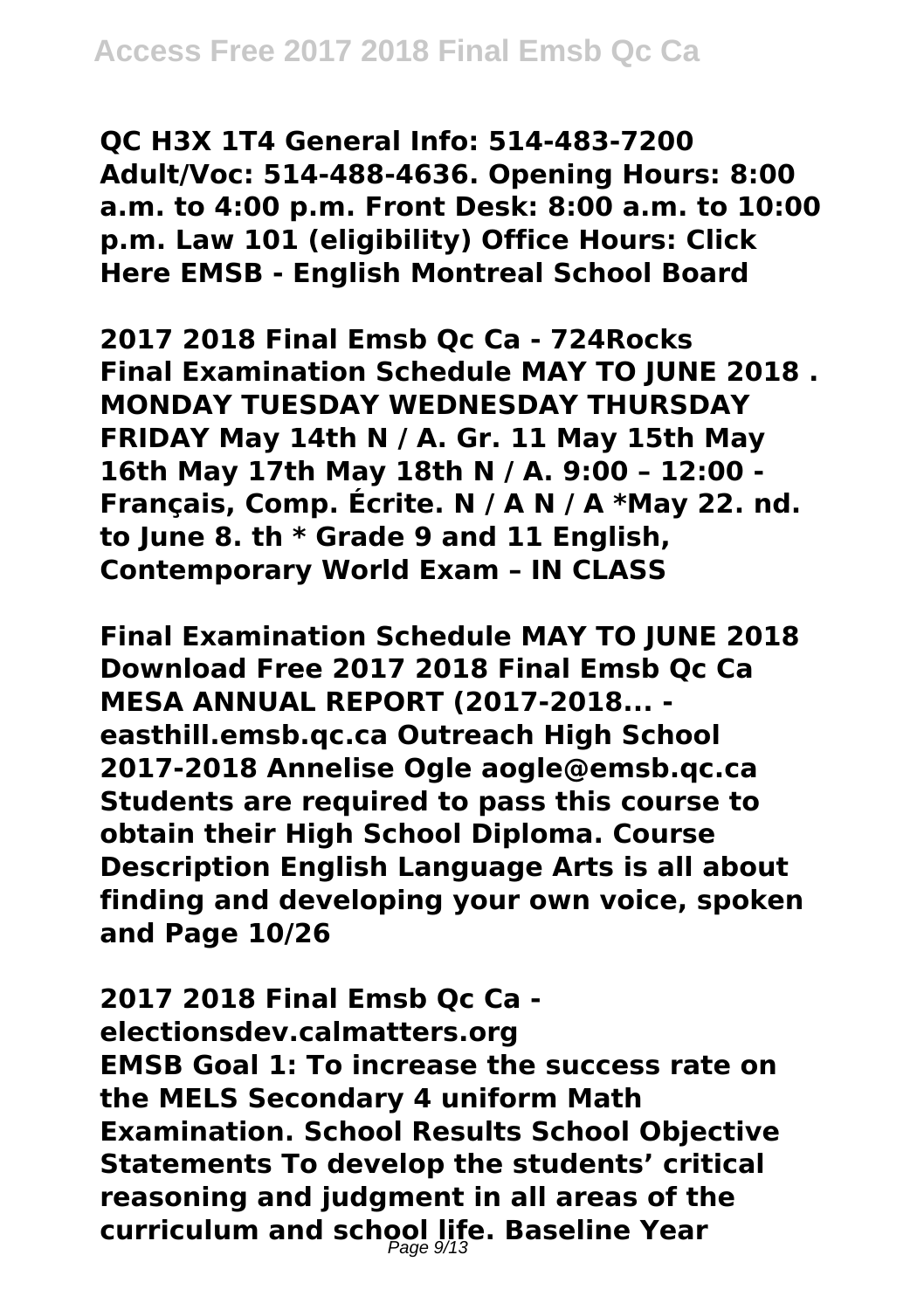**2014-2015 Progress Target 2019 2015-2016 2016-2017 2017-2018 Current Rating**

**MESA ANNUAL REPORT (2016-2017 ... -**

**easthill.emsb.qc.ca**

**And by having access to our ebooks online or by storing it on your computer, you have convenient answers with 2017 2018 Final Emsb Qc Ca . To get started finding 2017 2018 Final Emsb Qc Ca , you are right to find our website which has a comprehensive collection of manuals listed.**

**2017 2018 Final Emsb Qc Ca | downloadpdfebook.my.id St. Laurent, QC H4M 1C2 514-331-8019 STEAM Design Phases Exploration Preparation Implementation. What is STEAM Education? STEAM is a new educational approach that blends Science, Technology, Engineering, Arts and Mathematics to engage students in creative, multi-class projects. ... 2/7/2018 3:51:04 PM ...**

**Student Expectations STEAM Project Outcome Options Read Book 2017 2018 Final Emsb Qc Ca 2017 2018 Final Emsb Qc Ca As recognized, adventure as competently as experience just about lesson, amusement, as well as covenant can be gotten by just checking out a books 2017 2018 final emsb qc ca furthermore it is not directly done, you could consent even more on this life, roughly the world.** Page 10/13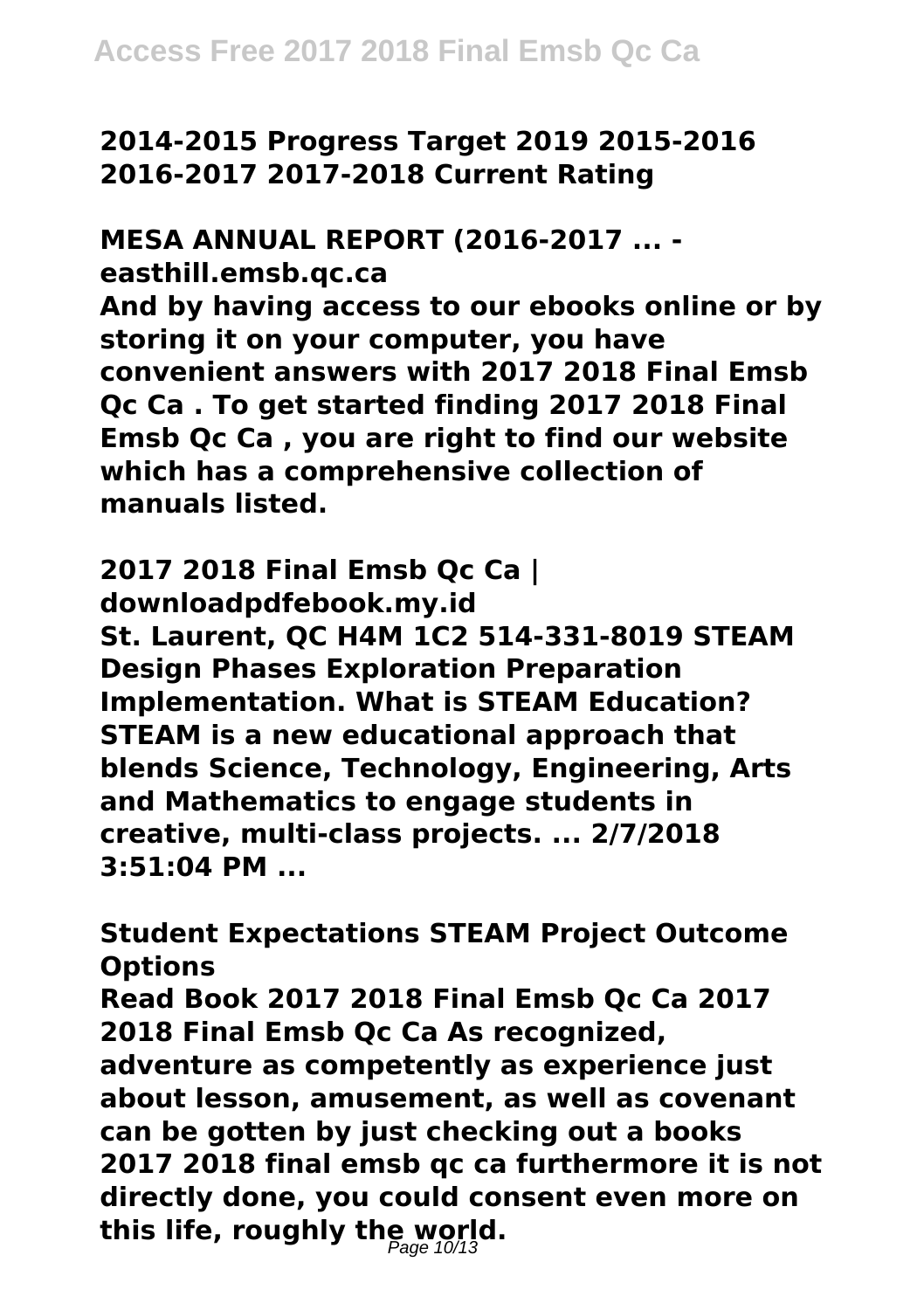#### **2017 2018 Final Emsb Qc Ca cable.vanhensy.com**

**Download Ebook 2017 2018 Final Emsb Qc Ca 2017 2018 Final Emsb Qc Ca As recognized, adventure as capably as experience very nearly lesson, amusement, as skillfully as understanding can be gotten by just checking out a books 2017 2018 final emsb qc ca furthermore it is not directly done, you could say yes even more in this area this life, just about the world.**

## **2017 2018 Final Emsb Qc Ca -**

**grandluxuryplaza.cz**

**Access Free 2017 2018 Final Emsb Qc Ca 2017 2018 Final Emsb Qc Ca When people should go to the ebook stores, search launch by shop, shelf by shelf, it is in reality problematic. This is why we give the ebook compilations in this website. It will categorically ease you to look guide 2017 2018 final emsb qc ca as you such as.**

**2017 2018 Final Emsb Qc Ca tzaneentourism.co.za rosemount.emsb.qc.ca**

### **rosemount.emsb.qc.ca**

**OCTOBER 2017 09 Thanksgiving - no school 11 Progress Report Distribution 12 Open House 13 LHA PD 18-19 Career Fair Sec 5 27 PD Board (West Sector) NOVEMBER 2017 03 End of term 1 11 Remembrance Day 13 PD Board (West** Page 11/13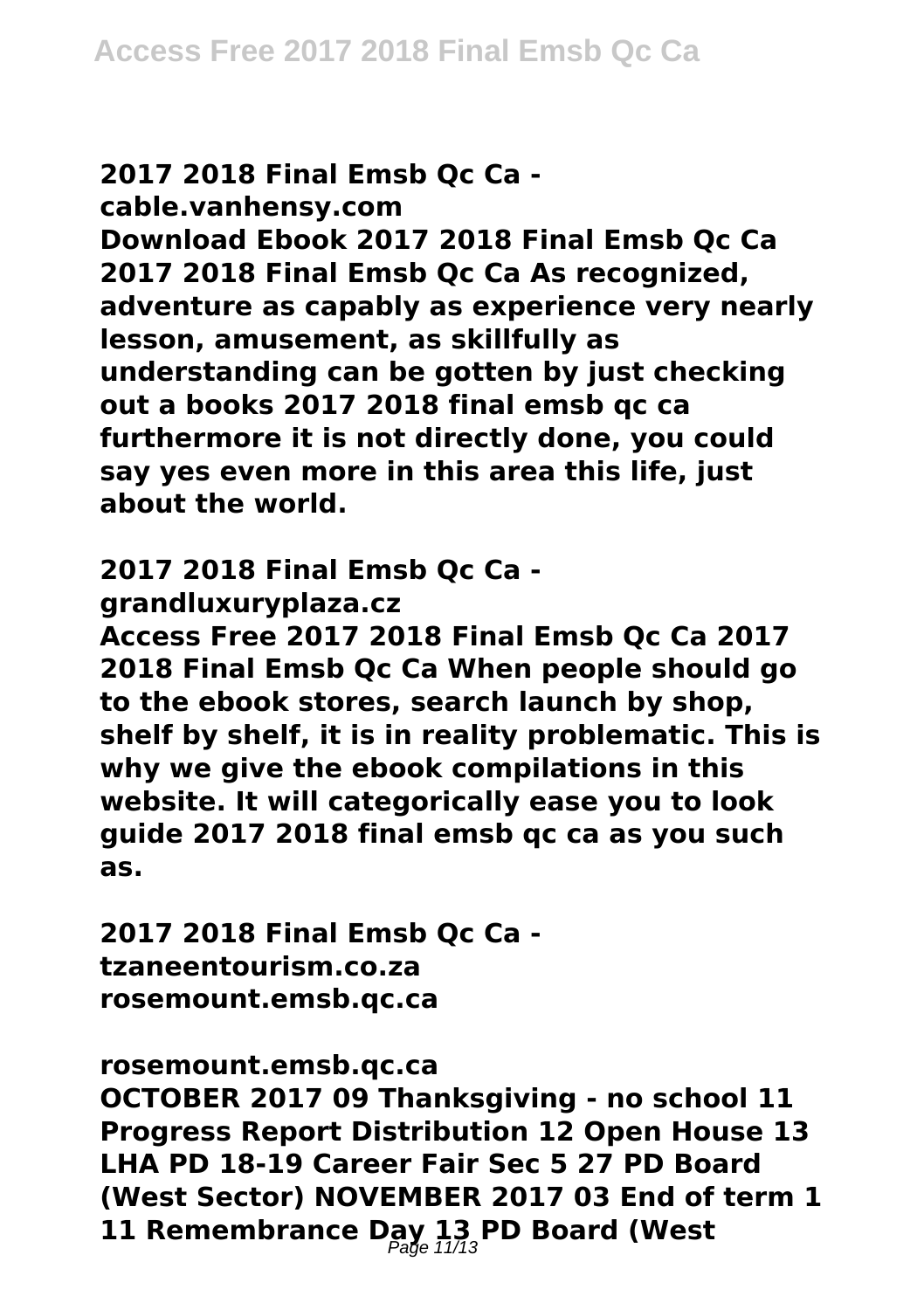**sector) 22 P/T Interview – Junior Campus 23 LHA PD 23 Pre Prom 24 PD Board DECEMBER 2017 25-29 Xmas Holiday JANUARY 2018**

**Académie LaurenHill Academy www.emsb.qc.ca/laurenhill Outreach High School 2017-2018 Annelise Ogle aogle@emsb.qc.ca Students are required to pass this course to obtain their High School Diploma. Course Description English Language Arts is all about finding and developing your own voice, spoken and written. This course is designed to help you develop the skills to contribute your own unique perspective**

## **ENGLISH LANGUAGE ARTS 632-406 Annelise Ogle aogle@emsb.qc**

**on the final answer and do not get partial marks for showing their work. Also, it must be noted that this cohort's number of students with an IEP increased by four students from 2015-2016 to 2017-2018 (refer to page 5). We will maintain our strategies outlined in the MESA agreement 2016-2019 as they have been proven fruitful**

## **MESA ANNUAL REPORT (2017-2018) ELEMENTARY ... - EastHill EMSB EMSB provides Westmount Park Elementary School Construction Update The major renovations at Westmount Park include, but are not limited to, roof, interior finishes, accessibility (elevator), mechanical (plumbing, CVAC, sprinklers), electrical (wiring, lights,** Page 12/13